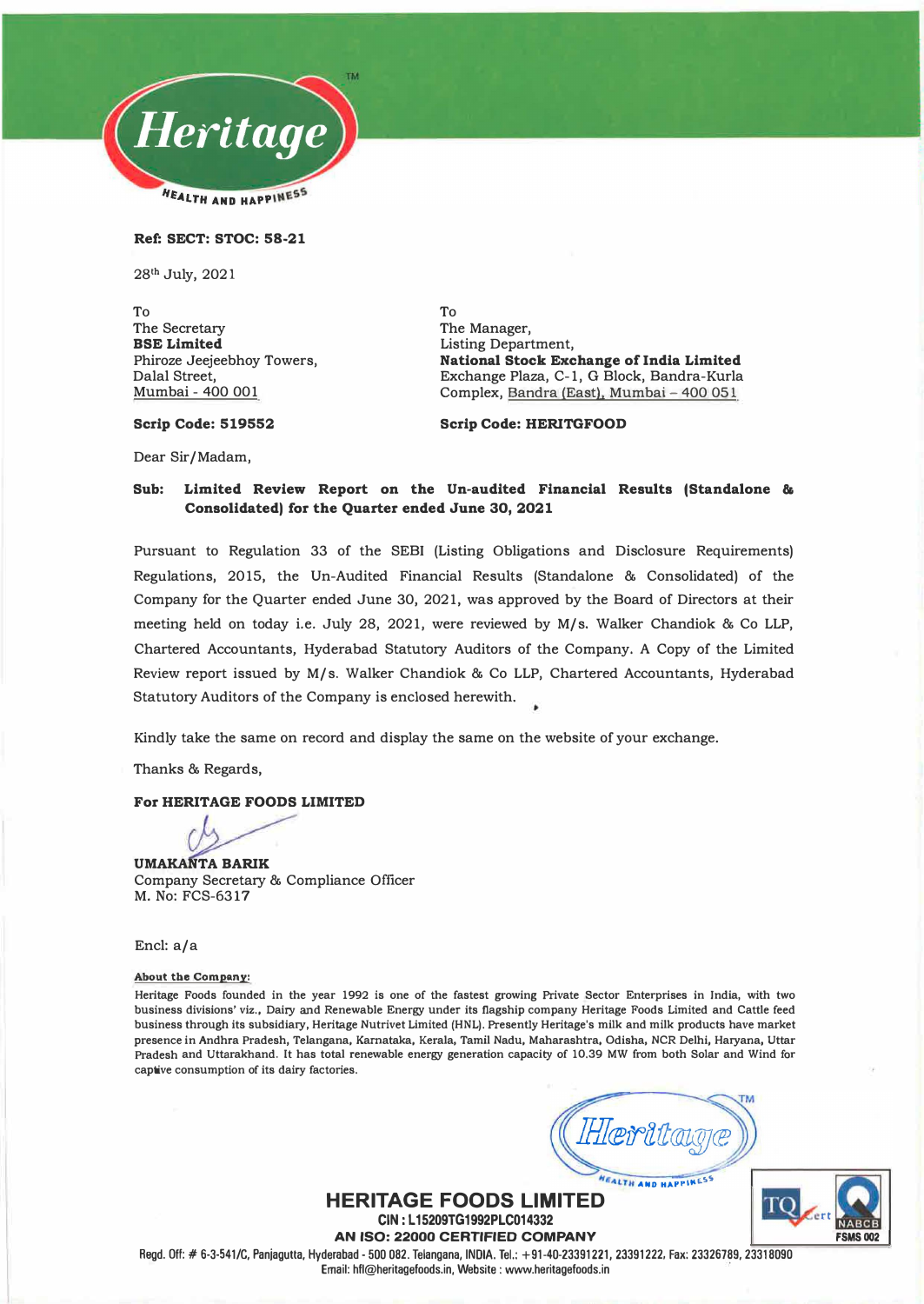**Walker Chandiok & Co LLP**  7<sup>th</sup> Floor, Block III, White House, Kundan Bagh, Begumpet Hyderabad – 500 016 India

T +91 40 4859 7178 F +91 40 6630 8230

#### **Independent Auditor's Review Report on Standalone Unaudited Quarterly Financial Results of the Company Pursuant to the Regulation 33 of the SEBI (Listing Obligations and Disclosure Requirements) Regulations, 2015 (as amended)**

### **To the Board of Directors of Heritage Foods Limited**

- 1. We have reviewed the accompanying statement of standalone unaudited financial results ('the Statement') of Heritage Foods Limited ('the Company') for the quarter ended 30 June 2021 being submitted by the Company pursuant to the requirements of Regulation 33 of the SEBI (Listing Obligations and Disclosure Requirements) Regulations, 2015 (as amended), including relevant circulars issued by the SEBI from time to time.
- 2. The Statement, which is the responsibility of the Company's Management and approved by the Company's Board of Directors, has been prepared in accordance with the recognition and measurement principles laid down in Indian Accounting Standard 34, Interim Financial Reporting ('Ind AS 34'), prescribed under Section 133 of the Companies Act, 2013 ('the Act'), and other accounting principles generally accepted in India and is in compliance with the presentation and disclosure requirements of Regulation 33 of the SEBI (Listing Obligations and Disclosure Requirements) Regulations, 2015 (as amended), including relevant circulars issued by the SEBI from time to time. Our responsibility is to express a conclusion on the Statement based on our review.
- 3. We conducted our review of the Statement in accordance with the Standard on Review Engagements (SRE) 2410, Review of Interim Financial Information Performed by the Independent Auditor of the Entity, issued by the Institute of Chartered Accountants of India. A review of interim financial information consists of making inquiries, primarily of persons responsible for financial and accounting matters, and applying analytical and other review procedures. A review is substantially less in scope than an audit conducted in accordance with the Standards on Auditing specified under section 143(10) of the Act, and consequently, does not enable us to obtain assurance that we would become aware of all significant matters that might be identified in an audit. Accordingly, we do not express an audit opinion.

**Chartered Accountants** 

Walker Chandiok & Co LLP is registered with limited liability with identification number AAC-2085 and its registered office at L-41 Connaught Circus, New Delhi, 110001, India

Offices in Bengaluru, Chandigarh, Chennai, Gurugram, Hyderabad, Kochi, Kolkata, Mumbai, New Delhi, Noida and Pune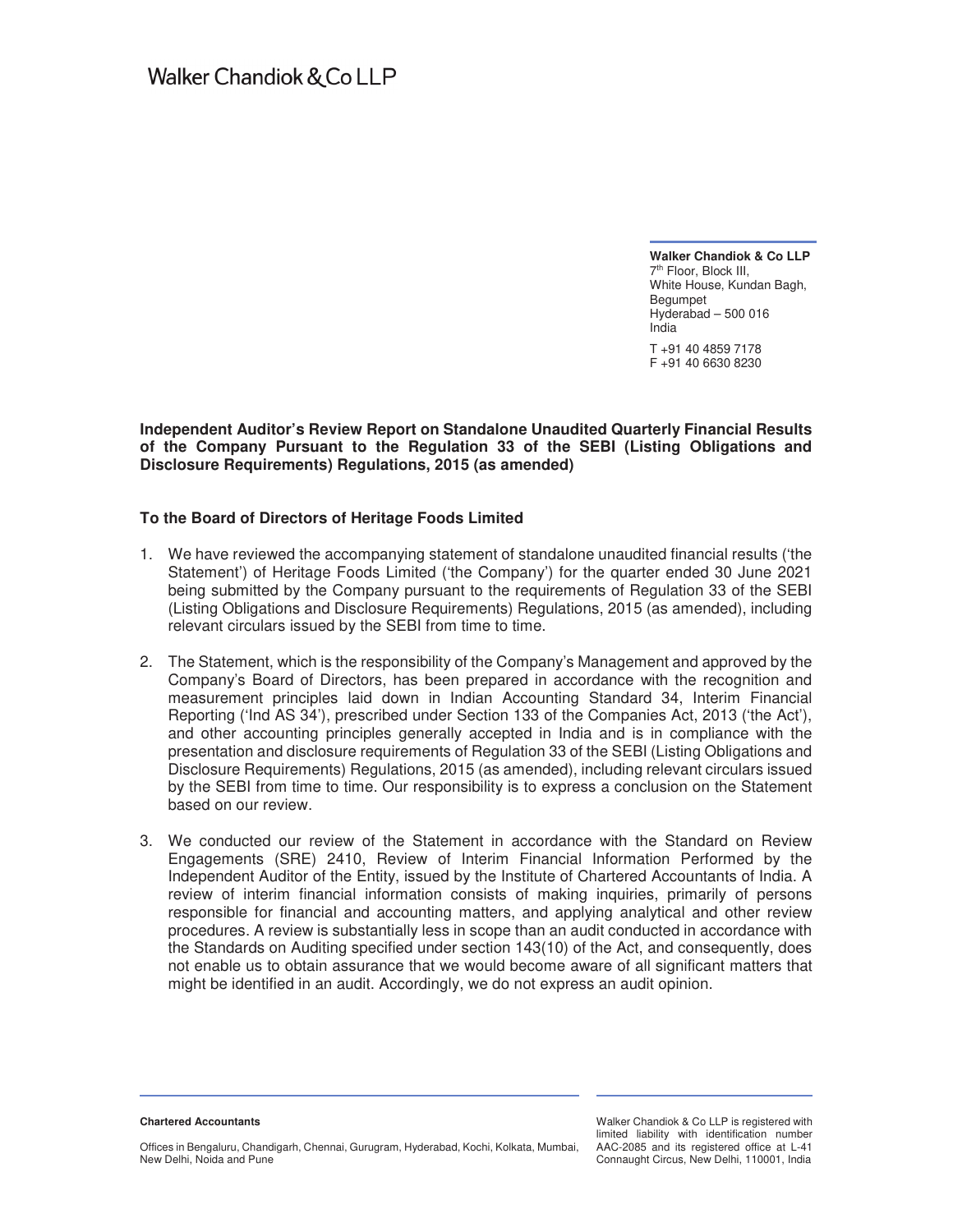# Walker Chandiok & Co LLP

4. Based on our review conducted as above, nothing has come to our attention that causes us to believe that the accompanying Statement, prepared in accordance with the recognition and measurement principles laid down in Ind AS 34, prescribed under Section 133 of the Act, and other accounting principles generally accepted in India, has not disclosed the information required to be disclosed in accordance with the requirements of Regulation 33 of the SEBI (Listing Obligations and Disclosure Requirements) Regulations, 2015 (as amended), including the manner in which it is to be disclosed, or that it contains any material misstatement.

## **For Walker Chandiok & Co LLP**

Chartered Accountants Firm Registration No: 001076N/N500013

# SANJAY KUMAR JAIN

Digitally signed by SANJAY KUMAR JAIN Date: 2021.07.28 11:54:37 +05'30'

**Sanjay Kumar Jain**  Partner Membership No. 207660 UDIN: 21207660AAAAEG2722

Place: Hyderabad Date: 28 July 2021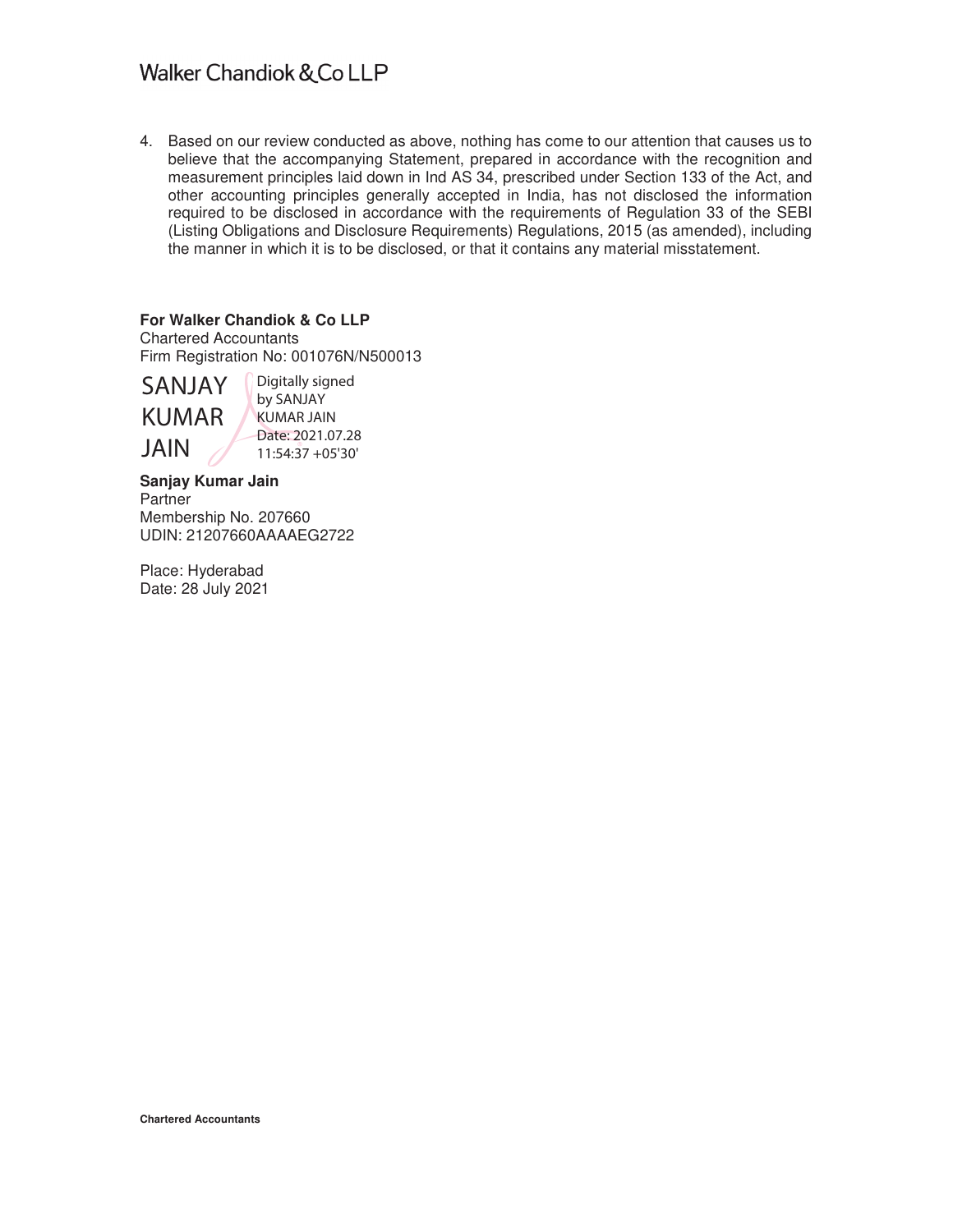**Walker Chandiok & Co LLP**  7<sup>th</sup> Floor, Block III, White House, Kundan Bagh, Begumpet Hyderabad – 500 016 India

T +91 40 4859 7178 F +91 40 6630 8230

### **Independent Auditor's Review Report on Consolidated Unaudited Quarterly Financial Results of the Company Pursuant to the Regulation 33 of the SEBI (Listing Obligations and Disclosure Requirements) Regulations, 2015 (as amended)**

### **To the Board of Directors of Heritage Foods Limited**

- 1. We have reviewed the accompanying statement of unaudited consolidated financial results ('the Statement') of Heritage Foods Limited ('the Holding Company') and its subsidiaries (the Holding Company and its subsidiaries together referred to as 'the Group'), its associate and joint venture (refer Annexure 1 for the list of subsidiaries, associate and joint venture included in the Statement) for the quarter ended 30 June 2021 being submitted by the Holding Company pursuant to the requirements of Regulation 33 of the SEBI (Listing Obligations and Disclosure Requirements) Regulations, 2015 (as amended), including relevant circulars issued by the SEBI from time to time.
- 2. This Statement, which is the responsibility of the Holding Company's management and approved by the Holding Company's Board of Directors, has been prepared in accordance with the recognition and measurement principles laid down in Indian Accounting Standard 34, Interim Financial Reporting ('Ind AS 34'), prescribed under section 133 of the Companies Act, 2013 ('the Act'), and other accounting principles generally accepted in India and is in compliance with the presentation and disclosure requirements of Regulation 33 of the SEBI (Listing Obligations and Disclosure Requirements) Regulations, 2015 (as amended), including relevant circulars issued by the SEBI from time to time. Our responsibility is to express a conclusion on the Statement based on our review.
- 3. We conducted our review of the Statement in accordance with the Standard on Review Engagements (SRE) 2410, Review of Interim Financial Information Performed by the Independent Auditor of the Entity, issued by the Institute of Chartered Accountants of India. A review of interim financial information consists of making inquiries, primarily of persons responsible for financial and accounting matters, and applying analytical and other review procedures. A review is substantially less in scope than an audit conducted in accordance with the Standards on Auditing specified under section 143(10) of the Act, and consequently, does not enable us to obtain assurance that we would become aware of all significant matters that might be identified in an audit. Accordingly, we do not express an audit opinion.

**Chartered Accountants** 

Offices in Bengaluru, Chandigarh, Chennai, Gurugram, Hyderabad, Kochi, Kolkata, Mumbai, New Delhi, Noida and Pune

Walker Chandiok & Co LLP is registered with limited liability with identification number AAC-2085 and its registered office at L-41 Connaught Circus, New Delhi, 110001, India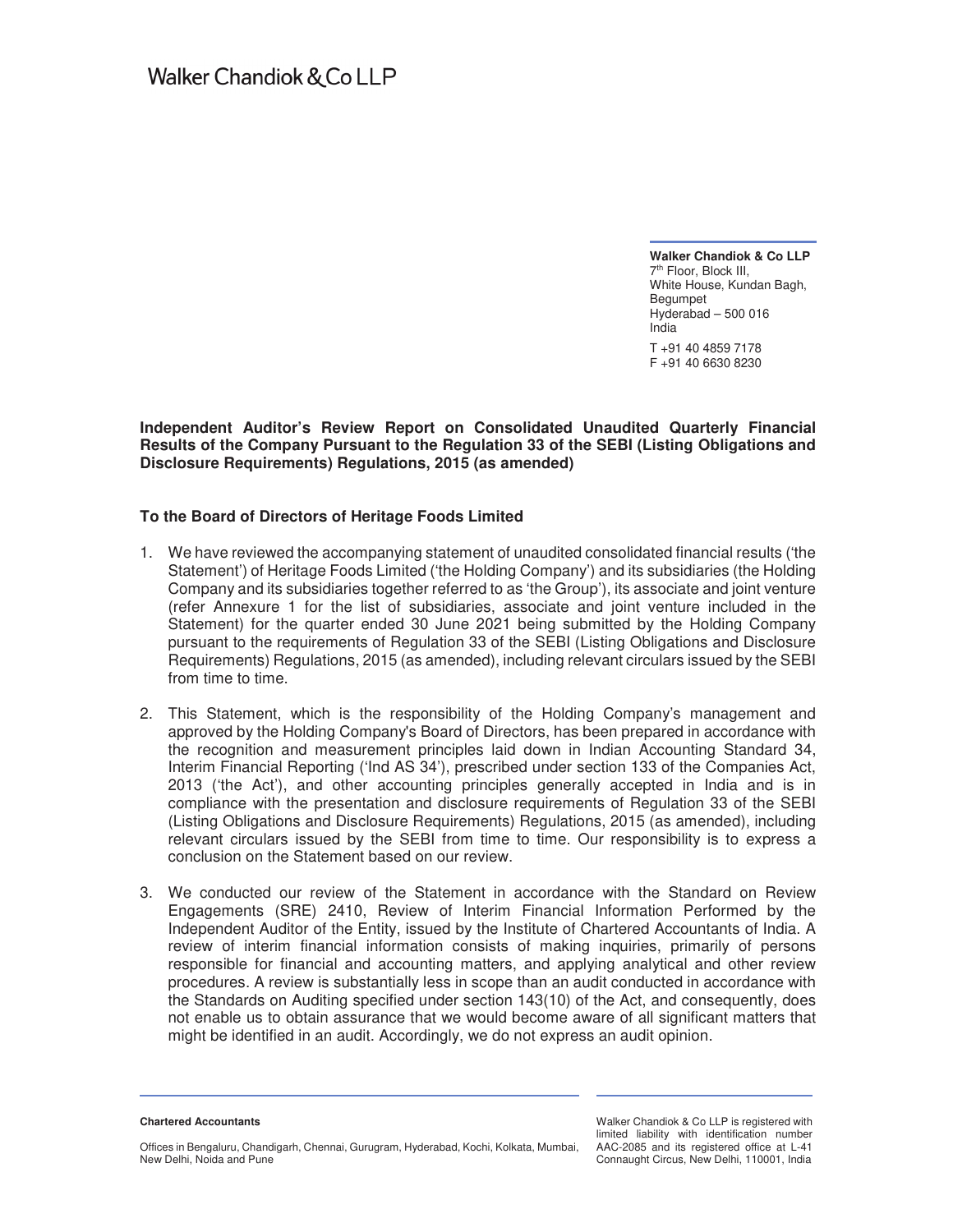We also performed procedures in accordance with the SEBI Circular CIR/CFD/CMD1/44/2019 dated 29 March 2019 issued by the SEBI under Regulation 33 (8) of the SEBI (Listing Obligations and Disclosure Requirements) Regulations, 2015 (as amended), to the extent applicable.

- 4. Based on our review conducted and procedures performed as stated in paragraph 3 above, nothing has come to our attention that causes us to believe that the accompanying Statement, prepared in accordance with the recognition and measurement principles laid down in Ind AS 34, prescribed under Section 133 of the Act, and other accounting principles generally accepted in India, has not disclosed the information required to be disclosed in accordance with the requirements of Regulation 33 of the SEBI (Listing Obligations and Disclosure Requirements) Regulations, 2015 (as amended), including the manner in which it is to be disclosed, or that it contains any material misstatement.
- 5. The Statement includes the interim financial information of two subsidiaries, which have not been reviewed and whose interim financial information reflect total revenues of  $\bar{\tau}0.01$  millions, net loss after tax of  $\overline{60.41}$  millions, total comprehensive loss of  $\overline{60.41}$  millions for the quarter ended 30 June 2021, as considered in the Statement and have been furnished to us by the Holding Company's management. Our conclusion on the Statement, in so far as it relates to the amounts and disclosures included in respect of these subsidiaries, are based solely on such unreviewed interim financial information. According to the information and explanations given to us by the management, these interim financial information are not material to the Group.

Our conclusion is not modified in respect of this matter with respect to our reliance on the financial information certified by the Board of Directors.

## **For Walker Chandiok & Co LLP**

Chartered Accountants Firm Registration No: 001076N/N500013

 SANJAY KUMAR JAIN

Digitally signed by SANJAY KUMAR JAIN Date: 2021.07.28 11:55:43 +05'30'

## **Sanjay Kumar Jain**

**Partner** Membership No. 207660 UDIN: 21207660AAAAEH9584

Place: Hyderabad Date: 28 July 2021